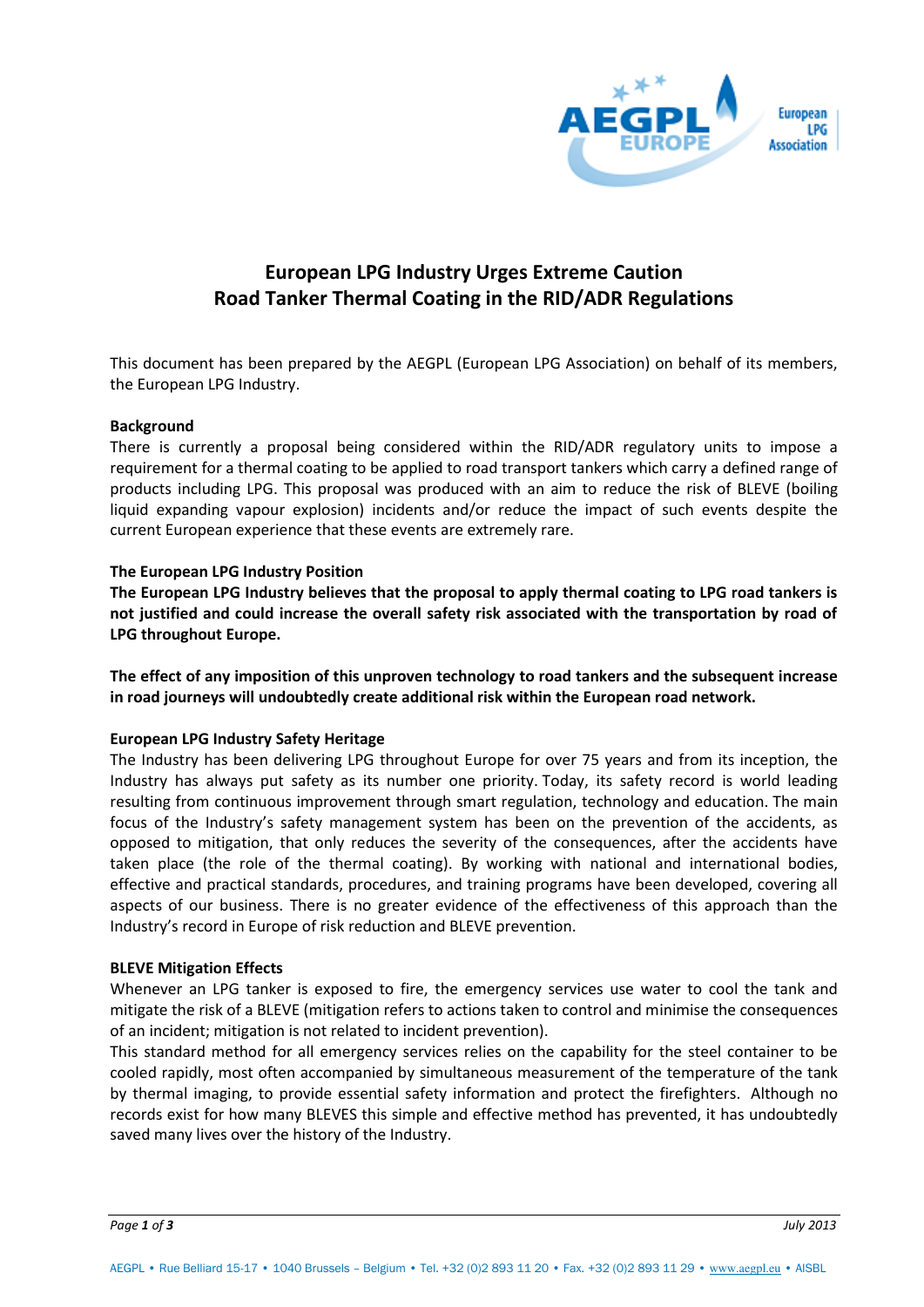

A tanker fitted with thermal coating, does not allow temperature measurement by thermal imaging and in addition, it also hinders significantly the usual visual checks of the condition of the tank surface during the emergency operations which generates uncertainty and further risks to fire brigade personnel.

The Industry also believes that further risks exist from parts of the thermal coating becoming detached during an incident, leading to hidden hotspots and potentially endangering further the firefighting staff. Thermal coatings would also hinder the currently applied rigorous testing and inspection regimes which rely on visual checks of the external tank condition.

Tank corrosion could occur beneath the coating undetected, thereby increasing the risk of failure.

**The Industry's fundamental concern is that the discussion surrounding the application of thermal coating to LPG road tankers seeks to mitigate just one very rare event (BLEVE). The measure proposed will make no contribution to reducing the risks associated with the circumstances leading to such an event happening. The Industry believes that a range of integrated safety features have to be incorporated into the design of any road vehicle to minimise risks from many sources** 

## **Road Traffic Implications**

A severe impact caused by a road accident could cause the failure of the tank shell (sometimes known as a cold BLEVE) or its equipment, resulting to total or partial loss of containment, without fire on the tank being a catalyst, and often with catastrophic consequences to the surroundings. Recent accidents have demonstrated the risk from this type of events much higher than those from a BLEVE. A thermal coating would not reduce the effects of such events.

The additional weight of the thermal coating will cause an increase of tanker movements throughout Europe. The Industry estimates this to be in the order of 5 to 7% with an equivalent increase in risk from all types of road transport incidents. The Industry has a good safety record in the transportation of LPG by road and has invested millions of euros in ever improving technology which includes methods to reduce the number of tanker movements. This thermal coating proposal would be a completely retrograde step in our ambition to minimise the Industry's footprint on Europe's roads.

#### **Conclusion**

For these reasons the European LPG Industry urges extreme caution by the RID/ADR Regulators and associated groups when discussing the thermal coating mitigation measure. The Industry has a long history of good cooperation with RID/ADR and together we can be proud of the improved safety performance of the LPG Industry in Europe.

The Industry would like to see this success continue and look forward to further discussions relating to BLEVE prevention which is too important an issue to be dealt with by the imposition of one unproven technology with many question marks still hanging over it.